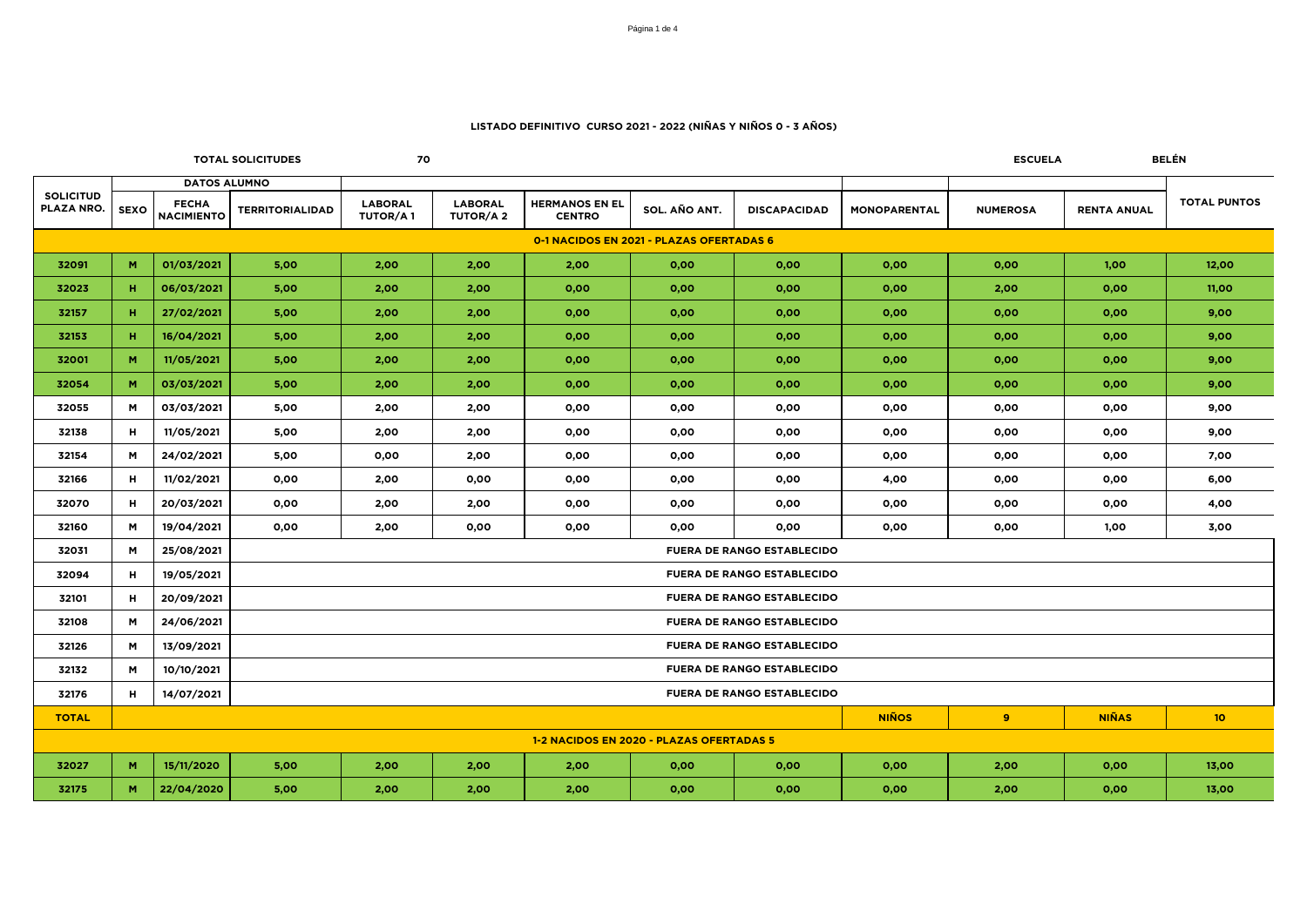|                                |             |                                   | <b>TOTAL SOLICITUDES</b> | 70                                |                                   |                                        | BELÉN<br><b>ESCUELA</b> |                     |              |                 |                    |                     |  |  |
|--------------------------------|-------------|-----------------------------------|--------------------------|-----------------------------------|-----------------------------------|----------------------------------------|-------------------------|---------------------|--------------|-----------------|--------------------|---------------------|--|--|
|                                |             | <b>DATOS ALUMNO</b>               |                          |                                   |                                   |                                        |                         |                     |              |                 |                    |                     |  |  |
| <b>SOLICITUD</b><br>PLAZA NRO. | <b>SEXO</b> | <b>FECHA</b><br><b>NACIMIENTO</b> | <b>TERRITORIALIDAD</b>   | <b>LABORAL</b><br><b>TUTOR/A1</b> | <b>LABORAL</b><br><b>TUTOR/A2</b> | <b>HERMANOS EN EL</b><br><b>CENTRO</b> | SOL. AÑO ANT.           | <b>DISCAPACIDAD</b> | MONOPARENTAL | <b>NUMEROSA</b> | <b>RENTA ANUAL</b> | <b>TOTAL PUNTOS</b> |  |  |
| 32014                          |             | 24/06/2020                        |                          |                                   |                                   |                                        |                         | <b>GRAVE RIESGO</b> |              |                 |                    |                     |  |  |
| 32060                          | н           | 10/01/2020                        | <b>GRAVE RIESGO</b>      |                                   |                                   |                                        |                         |                     |              |                 |                    |                     |  |  |
| 32129                          | н           | 23/03/2020                        | <b>GRAVE RIESGO</b>      |                                   |                                   |                                        |                         |                     |              |                 |                    |                     |  |  |
| 32146                          | н           | 03/05/2020                        | 5,00                     | 2,00                              | 2,00                              | 0,00                                   | 0,00                    | 0,00                | 0,00         | 2,00            | 0,00               | 11,00               |  |  |
| 32009                          | н           | 18/08/2020                        | 5,00                     | 2,00                              | 2,00                              | 0,00                                   | 0,00                    | 2,00                | 0,00         | 0,00            | 0,00               | 11,00               |  |  |
| 32061                          | м           | 04/01/2020                        | 5,00                     | 2,00                              | 0,00                              | 0,00                                   | 0,00                    | 0,00                | 0,00         | 0,00            | 2,00               | 9,00                |  |  |
| 32013                          | M           | 11/08/2020                        | 5,00                     | 2,00                              | 2,00                              | 0,00                                   | 0,00                    | 0,00                | 0,00         | 0,00            | 0,00               | 9,00                |  |  |
| 32090                          | м           | 01/06/2020                        | 5,00                     | 2,00                              | 2,00                              | 0,00                                   | 0,00                    | 0,00                | 0,00         | 0,00            | 0,00               | 9,00                |  |  |
| 32042                          | м           | 22/05/2020                        | 5,00                     | 2,00                              | 2,00                              | 0,00                                   | 0,00                    | 0,00                | 0,00         | 0,00            | 0,00               | 9,00                |  |  |
| 32092                          | м           | 24/07/2020                        | 5,00                     | 2,00                              | 2,00                              | 0,00                                   | 0,00                    | 0,00                | 0,00         | 0,00            | 0,00               | 9,00                |  |  |
| 32081                          | м           | 11/08/2020                        | 5,00                     | 2,00                              | 2,00                              | 0,00                                   | 0,00                    | 0,00                | 0,00         | 0,00            | 0,00               | 9,00                |  |  |
| 32053                          | н           | 14/01/2020                        | 5,00                     | 2,00                              | 2,00                              | 0,00                                   | 0,00                    | 0,00                | 0,00         | 0,00            | 0,00               | 9,00                |  |  |
| 32178                          | м           | 29/09/2020                        | 5,00                     | 2,00                              | 2,00                              | 0,00                                   | 0,00                    | 0,00                | 0,00         | 0,00            | 0,00               | 9,00                |  |  |
| 32142                          | M           | 14/10/2020                        | 5,00                     | 2,00                              | 2,00                              | 0,00                                   | 0,00                    | 0,00                | 0,00         | 0,00            | 0,00               | 9,00                |  |  |
| 32074                          | н           | 02/07/2020                        | 5,00                     | 2,00                              | 2,00                              | 0,00                                   | 0,00                    | 0,00                | 0,00         | 0,00            | 0,00               | 9,00                |  |  |
| 32103                          | м           | 17/08/2020                        | 5,00                     | 2,00                              | 2,00                              | 0,00                                   | 0,00                    | 0,00                | 0,00         | 0,00            | 0,00               | 9,00                |  |  |
| 32117                          | м           | 19/10/2020                        | 5,00                     | 2,00                              | 2,00                              | 0,00                                   | 0,00                    | 0,00                | 0,00         | 0,00            | 0,00               | 9,00                |  |  |
| 32164                          | м           | 20/05/2020                        | 5,00                     | 2,00                              | 0,00                              | 0,00                                   | 0,00                    | 0,00                | 0,00         | 0,00            | 1,00               | 8,00                |  |  |
| 32177                          | M           | 25/06/2020                        | 5,00                     | 2,00                              | 0,00                              | 0,00                                   | 0,00                    | 0,00                | 0,00         | 0,00            | 0,00               | 7,00                |  |  |
| 32007                          | н           | 04/10/2020                        | 5,00                     | 2,00                              | 0,00                              | 0,00                                   | 0,00                    | 0,00                | 0,00         | 0,00            | 0,00               | 7,00                |  |  |
| 32063                          | M           | 12/05/2020                        | 5,00                     | 2,00                              | 0,00                              | 0,00                                   | 0,00                    | 0,00                | 0,00         | 0,00            | 0,00               | 7,00                |  |  |
| 32099                          | M           | 29/12/2020                        | 0,00                     | 2,00                              | 2,00                              | 0,00                                   | 0,00                    | 0,00                | 0,00         | 0,00            | 0,00               | 4,00                |  |  |
| 32150                          | м           | 14/06/2020                        | 0,00                     | 2,00                              | 2,00                              | 0,00                                   | 0,00                    | 0,00                | 0,00         | 0,00            | 0,00               | 4,00                |  |  |
| 32148                          | м           | 16/09/2020                        | 0,00                     | 2,00                              | 2,00                              | 0,00                                   | 0,00                    | 0,00                | 0,00         | 0,00            | 0,00               | 4,00                |  |  |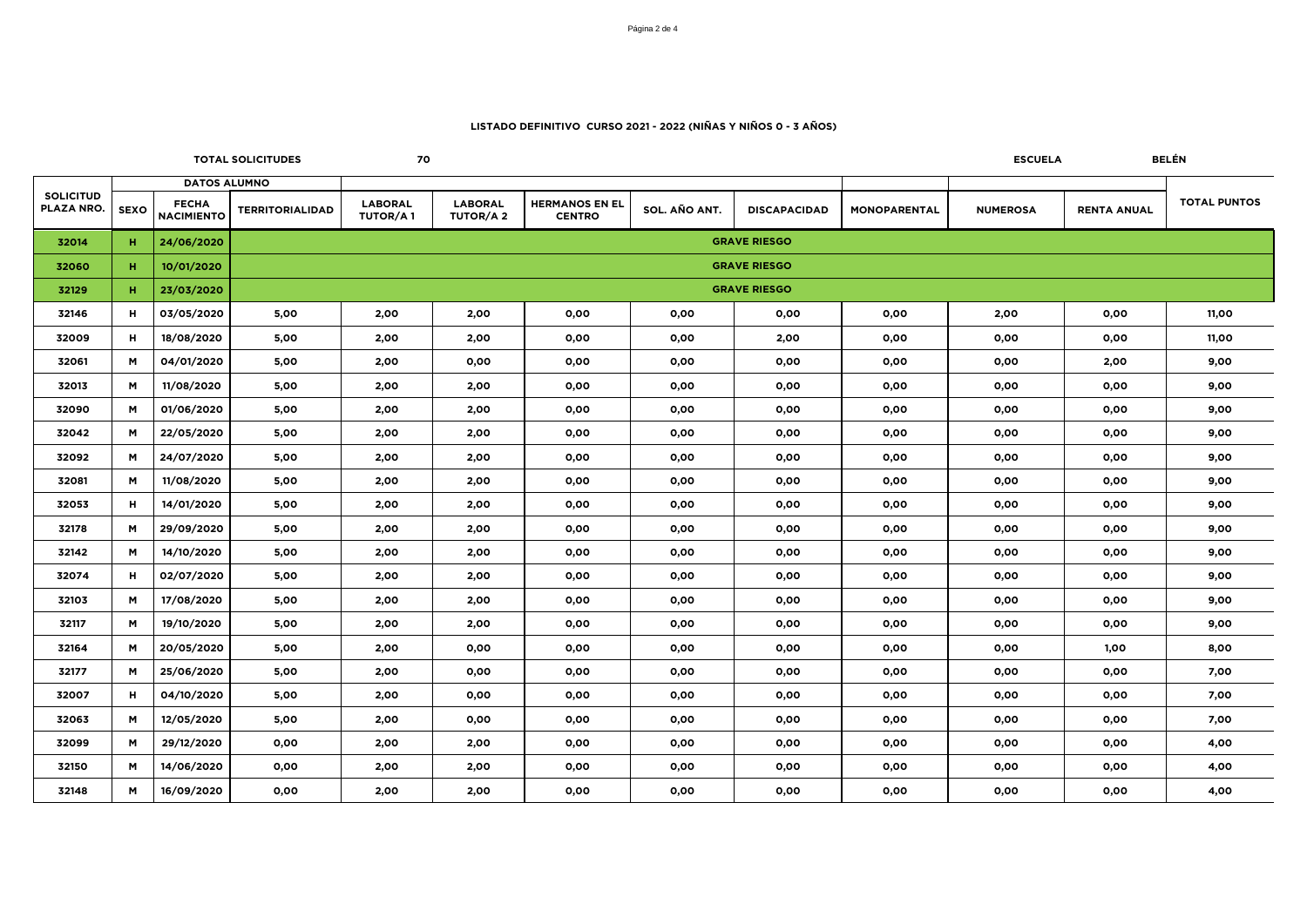|                                |                                           |                                   | <b>TOTAL SOLICITUDES</b> | 70                                |                                   |                                        |               |                     |                     | <b>ESCUELA</b>  |                    | <b>BELÉN</b>        |
|--------------------------------|-------------------------------------------|-----------------------------------|--------------------------|-----------------------------------|-----------------------------------|----------------------------------------|---------------|---------------------|---------------------|-----------------|--------------------|---------------------|
|                                | <b>DATOS ALUMNO</b>                       |                                   |                          |                                   |                                   |                                        |               |                     |                     |                 |                    |                     |
| <b>SOLICITUD</b><br>PLAZA NRO. | <b>SEXO</b>                               | <b>FECHA</b><br><b>NACIMIENTO</b> | <b>TERRITORIALIDAD</b>   | <b>LABORAL</b><br><b>TUTOR/A1</b> | <b>LABORAL</b><br><b>TUTOR/A2</b> | <b>HERMANOS EN EL</b><br><b>CENTRO</b> | SOL. AÑO ANT. | <b>DISCAPACIDAD</b> | <b>MONOPARENTAL</b> | <b>NUMEROSA</b> | <b>RENTA ANUAL</b> | <b>TOTAL PUNTOS</b> |
| 32114                          | н.                                        | 14/04/2020                        | 0.00                     | 2,00                              | 0,00                              | 0,00                                   | 0,00          | 0,00                | 0,00                | 0,00            | 0,00               | 2,00                |
| 32158                          | M                                         | 06/10/2020                        | 0,00                     | 2,00                              | 0,00                              | 0,00                                   | 0,00          | 0,00                | 0,00                | 0,00            | 0,00               | 2,00                |
| <b>TOTAL</b>                   |                                           |                                   |                          |                                   |                                   |                                        |               |                     | <b>NIÑOS</b>        | 9               | <b>NIÑAS</b>       | 19                  |
|                                | 2-3 NACIDOS EN 2019 - PLAZAS OFERTADAS 13 |                                   |                          |                                   |                                   |                                        |               |                     |                     |                 |                    |                     |
| 32035                          | н.                                        | 07/06/2019                        | 5,00                     | 0,00                              | 2,00                              | 0,00                                   | 0,00          | 2,00                | 0,00                | 2,00            | 2,00               | 13,00               |
| 32026                          | н.                                        | 20/09/2019                        | 5,00                     | 2,00                              | 2,00                              | 2,00                                   | 0,00          | 0,00                | 0,00                | 0,00            | 0,00               | 11,00               |
| 32067                          | н.                                        | 03/12/2019                        | 5,00                     | 2,00                              | 2,00                              | 0,00                                   | 0,00          | 0,00                | 0,00                | 2,00            | 0,00               | 11,00               |
| 32135                          | M.                                        | 25/02/2019                        | 5,00                     | 2,00                              | 2,00                              | 0,00                                   | 0,00          | 0,00                | 0,00                | 0,00            | 1,50               | 10,50               |
| 32143                          | M.                                        | 16/08/2019                        | 5,00                     | 2,00                              | 2,00                              | 0,00                                   | 0,00          | 0.00                | 0,00                | 0,00            | 0,50               | 9.50                |
| 32137                          | M.                                        | 03/06/2019                        | 5,00                     | 2,00                              | 2,00                              | 0,00                                   | 0,25          | 0,00                | 0,00                | 0,00            | 0,00               | 9,25                |
| 32179                          | M                                         | 28/04/2019                        | 5,00                     | 0,00                              | 2,00                              | 2,00                                   | 0,00          | 0,00                | 0,00                | 0,00            | 0,00               | 9,00                |
| 32111                          | M.                                        | 21/03/2019                        | 5,00                     | 2,00                              | 2,00                              | 0,00                                   | 0,00          | 0,00                | 0,00                | 0,00            | 0,00               | 9,00                |
| 32169                          | M                                         | 27/05/2019                        | 5,00                     | 2,00                              | 2,00                              | 0,00                                   | 0,00          | 0,00                | 0,00                | 0,00            | 0,00               | 9,00                |
| 32163                          | н.                                        | 29/12/2019                        | 5,00                     | 2,00                              | 2,00                              | 0,00                                   | 0,00          | 0,00                | 0,00                | 0,00            | 0,00               | 9,00                |
| 32065                          | M                                         | 11/05/2019                        | 5,00                     | 2,00                              | 2,00                              | 0,00                                   | 0,00          | 0,00                | 0,00                | 0,00            | 0,00               | 9,00                |
| 32106                          | н.                                        | 30/11/2019                        | 5,00                     | 2,00                              | 2,00                              | 0,00                                   | 0,00          | 0,00                | 0,00                | 0,00            | 0,00               | 9,00                |
| 32034                          | M                                         | 07/06/2019                        |                          |                                   |                                   |                                        |               | <b>NEAE</b>         |                     |                 |                    |                     |
| 32122                          | M                                         | 17/11/2019                        | 5,00                     | 2,00                              | 2,00                              | 0,00                                   | 0,00          | 0,00                | 0,00                | 0,00            | 0,00               | 9,00                |
| 32165                          | M                                         | 26/03/2019                        | 5,00                     | 0,00                              | 2,00                              | 0,00                                   | 0,25          | 0,00                | 0,00                | 0,00            | 0,00               | 7,25                |
| 32102                          | M                                         | 07/09/2019                        | 5,00                     | 0,00                              | 2,00                              | 0,00                                   | 0,00          | 0,00                | 0,00                | 0,00            | 0,00               | 7,00                |
| 32139                          | M                                         | 03/11/2019                        | 5,00                     | 0,00                              | 0,00                              | 0,00                                   | 0,00          | 0,00                | 0,00                | 0,00            | 0,00               | 5,00                |
| 32088                          | H                                         | 08/01/2019                        | 5,00                     | 0.00                              | 0,00                              | 0.00                                   | 0.00          | 0,00                | 0.00                | 0,00            | 0,00               | 5,00                |
| 32089                          | н                                         | 08/01/2019                        | 5,00                     | 0,00                              | 0,00                              | 0,00                                   | 0,00          | 0,00                | 0,00                | 0,00            | 0,00               | 5,00                |
| 32082                          | M                                         | 08/09/2019                        | 0,00                     | 2,00                              | 2,00                              | 0,00                                   | 0,00          | 0,00                | 0,00                | 0,00            | 0,00               | 4,00                |